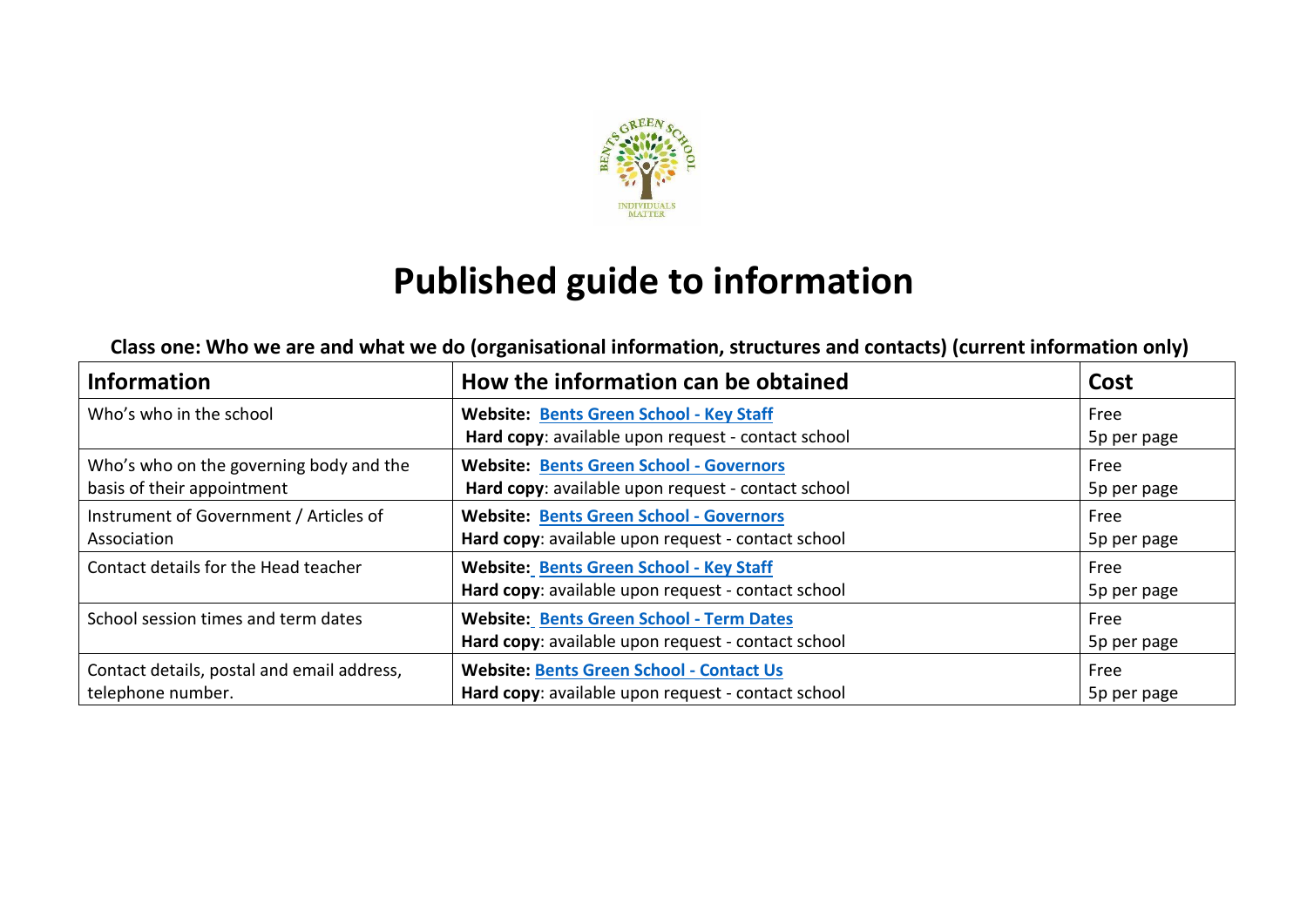#### **Class two: what we spend and how we spend it (financial information relating to projected and actual income and expenditure, procurement, contracts and financial audit) (current and previous financial year, as a minimum)**

| <b>Information</b>                                                                                                                                   | How the information can be obtained                                                                      | Cost                |
|------------------------------------------------------------------------------------------------------------------------------------------------------|----------------------------------------------------------------------------------------------------------|---------------------|
| Annual budget plan and financial statements                                                                                                          | Hard copy: available upon request - contact school                                                       | 5p per page         |
| Capital funding                                                                                                                                      | Hard copy: available upon request - contact school                                                       | 5p per page         |
| Financial audit reports                                                                                                                              | Hard copy: available upon request - contact school                                                       | 5p per page         |
| Details of expenditure items over £2000 - published at<br>least annually but at a more frequent quarterly or six<br>monthly interval where practical | Hard copy: available upon request - contact school                                                       | 5p per page         |
| Procurement and contracts the school has entered into                                                                                                | Hard copy: available upon request - contact school                                                       | 5p per page         |
| Staff pay – details of senior staff salaries in bands of £5000.<br>For all other posts, identify levels of pay by salary range                       | Hard copy: available upon request - contact school                                                       | 5p per page         |
| Staff allowances and expenses that can be incurred or<br>claimed, with totals paid to individual senior staff<br>members                             | Hard copy: available upon request - contact school                                                       | 5p per page         |
| Governors' allowances that can be incurred or claimed,<br>and a record of total payments made to individual<br>governors.                            | Hard copy: available upon request - contact school                                                       | 5p per page         |
| Details of any premiums we receive such as Pupil Premium                                                                                             | <b>Website: Bents Green School - Pupil Premium</b><br>Hard copy: available upon request - contact school | Free<br>5p per page |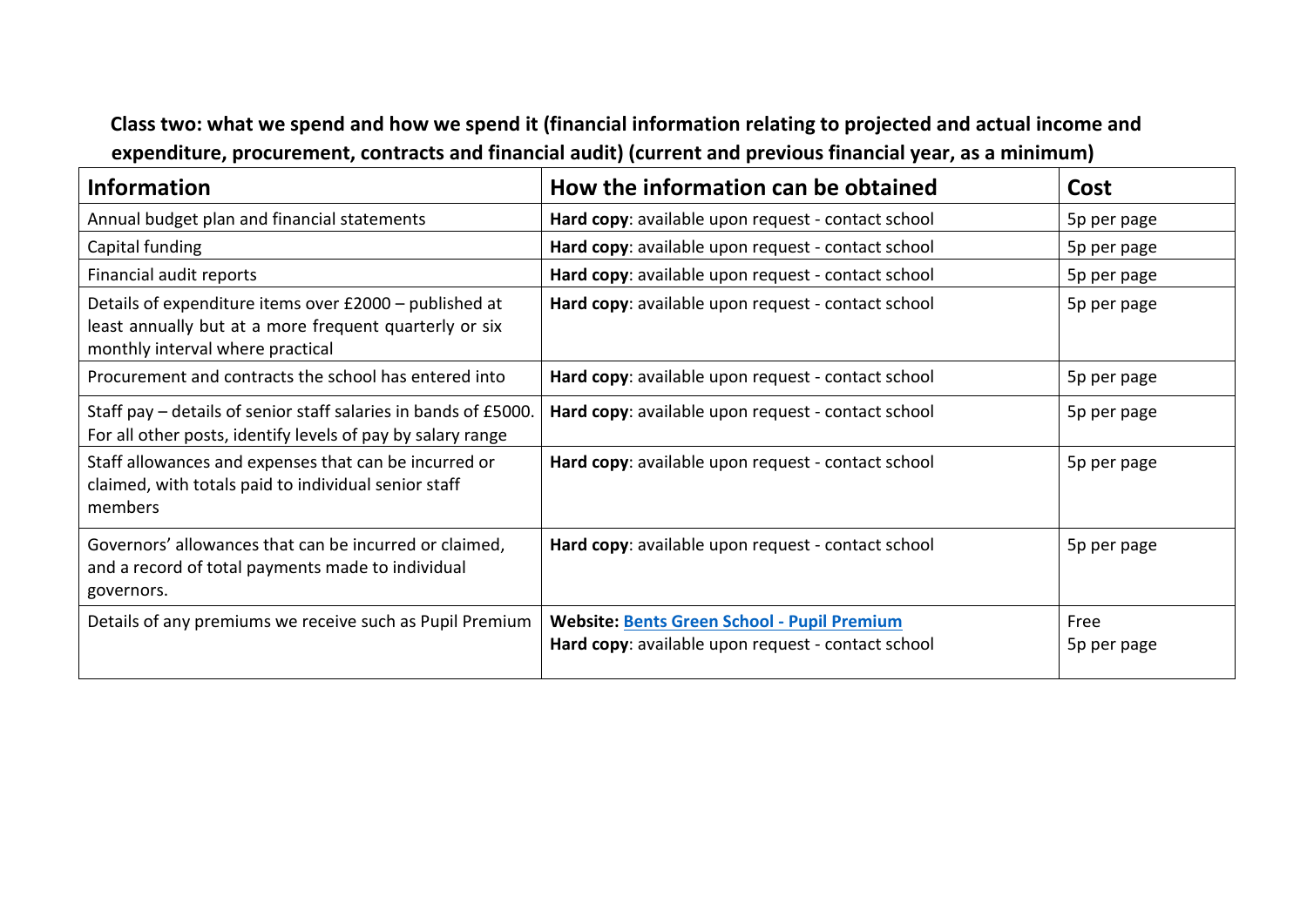### **Class three: what our priorities are and how we are doing (strategies and plans, performance indicators, audits, inspections and reviews) (current information, as a minimum)**

| How the information can be obtained<br><b>Information</b>                                                                                |                                                                                                                                                     | Cost                 |
|------------------------------------------------------------------------------------------------------------------------------------------|-----------------------------------------------------------------------------------------------------------------------------------------------------|----------------------|
| <b>Annual Report</b>                                                                                                                     | Hard copy: available upon request - contact school                                                                                                  | 5p per page          |
| Latest reports from OFSTED                                                                                                               |                                                                                                                                                     |                      |
| Summary<br>Full report<br>post-inspection action plan                                                                                    | <b>Website: Bents Green School - OFSTED</b><br>Website: Bents Green School - OFSTED<br>Website: Bents Green School - OFSTED                         | Free<br>Free<br>Free |
|                                                                                                                                          | Hard copy: available upon request - contact school                                                                                                  | 5p per page          |
| Exam and assessment results                                                                                                              | Website: Bents Green School - Exam Results, Destination and<br><b>Performance Information</b><br>Hard copy: available upon request - contact school | Free<br>5p per page  |
| Performance tables                                                                                                                       | Website: www.gov.uk/school-performance-tables<br>Hard copy: available upon request - contact school                                                 | Free<br>5p per page  |
| Careers programme information                                                                                                            | <b>Website: Bents Green School - Careers Programme</b><br>Hard copy: available upon request - contact school                                        | Free<br>5p per page  |
| School profile                                                                                                                           | Website: Bents Green School - Ethos & Values                                                                                                        | Free                 |
| performance data                                                                                                                         | Website: www.gov.uk/school-performance-tables                                                                                                       | Free                 |
| The school's future plans; for example, proposals for and any<br>consultation on the future of the school, such as a change in<br>status | Hard copy: available upon request - contact school                                                                                                  | 5p per page          |
| Data Protection impact assessments                                                                                                       | Hard copy: available upon request - contact school                                                                                                  | 5p per page          |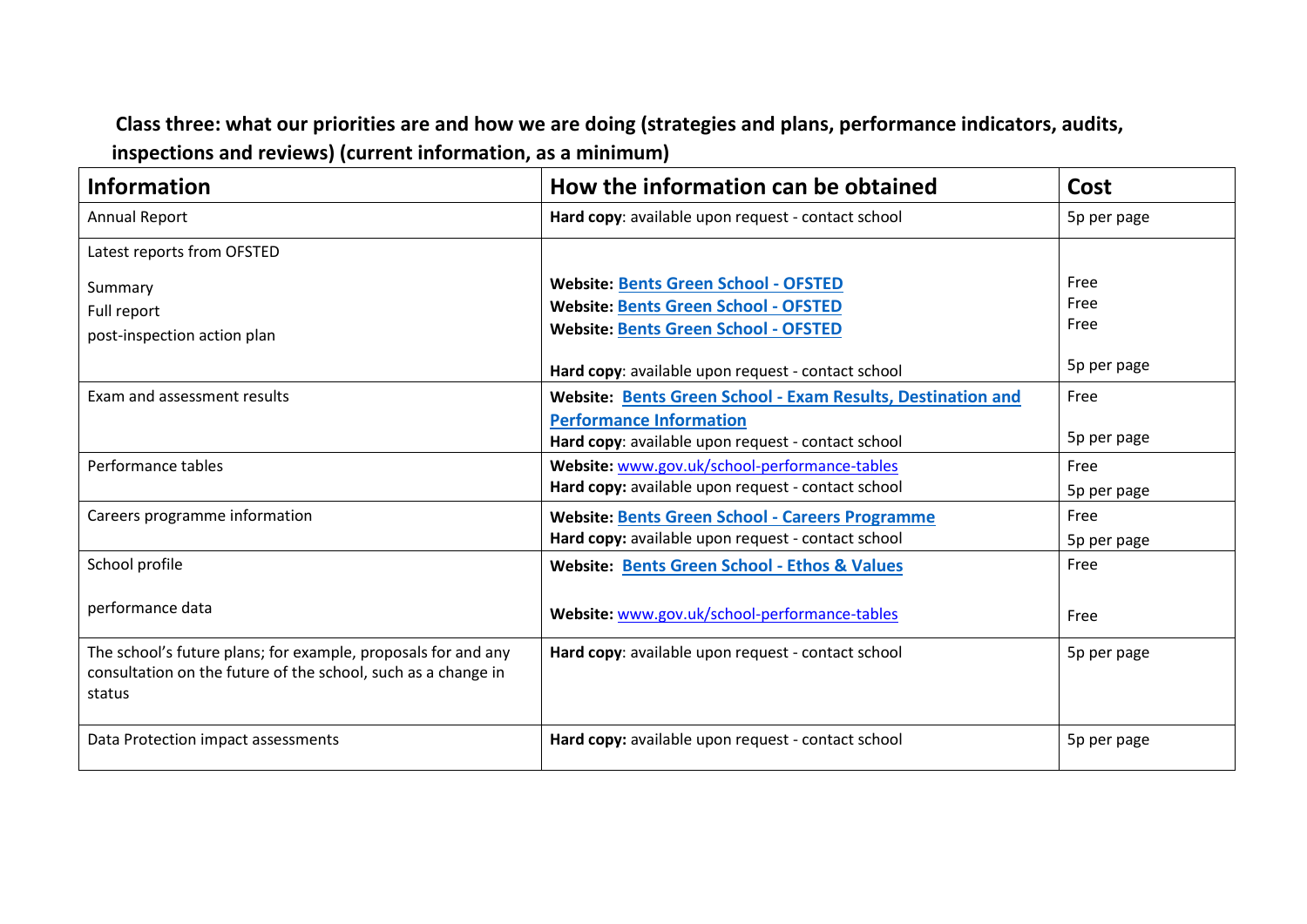### **Class Four: how we make decisions (decision making processes and records of decisions) (current and previous three years, as a minimum)**

| Information                                                                                                                                    | How the information can be obtained                                                                   | Cost                |
|------------------------------------------------------------------------------------------------------------------------------------------------|-------------------------------------------------------------------------------------------------------|---------------------|
| Admissions policy/ decisions (not individual admission<br>decisions)                                                                           | <b>Website: Bents Green School - Admissions</b><br>Hard copy: available upon request - contact school | Free<br>5p per page |
| Agendas and minutes of meetings of the governing body and its<br>committees (unless an exemption applies to the information or<br>parts of it) | Hard copy: available upon request - contact school                                                    | 5p per page         |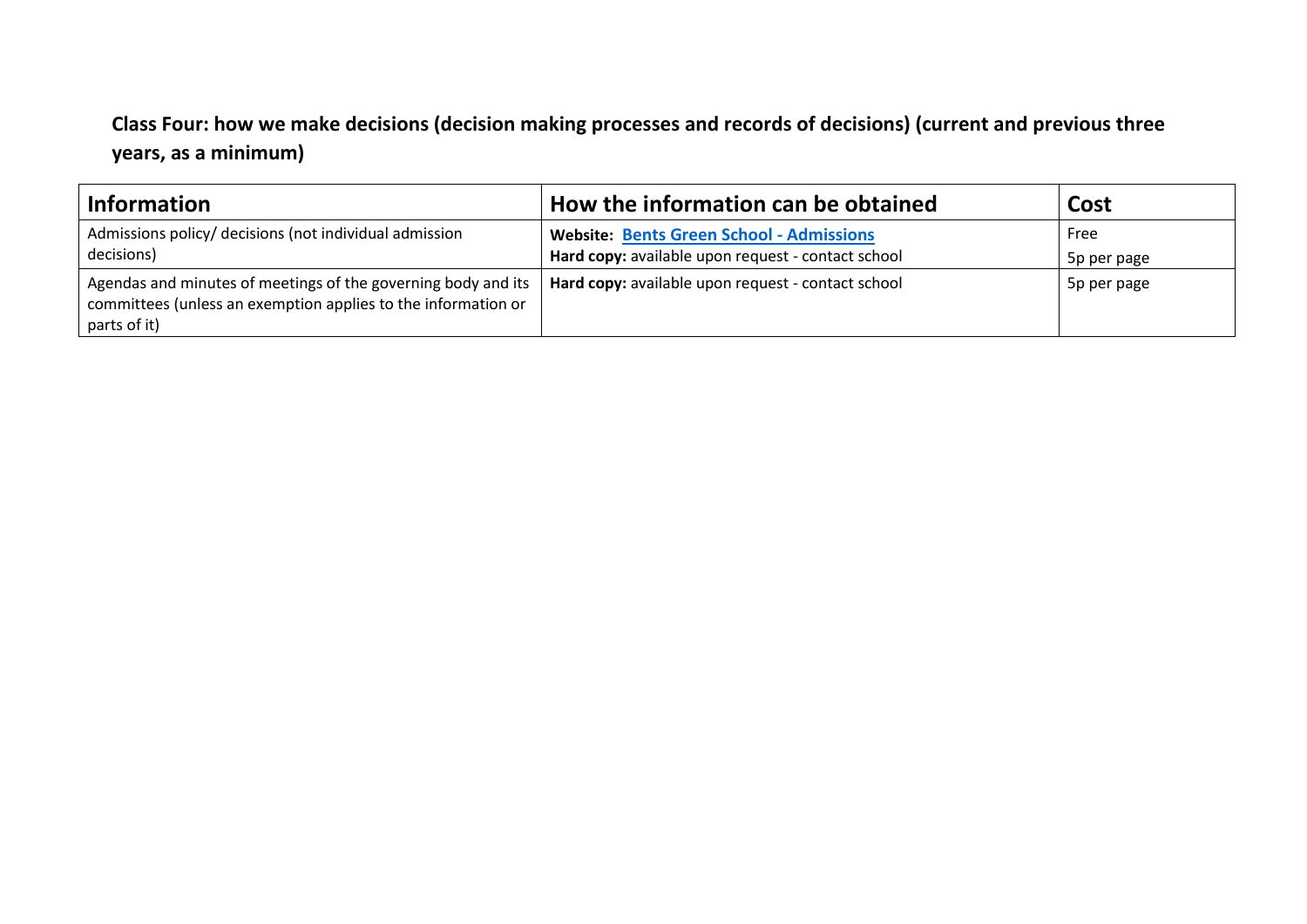### **Class Five: our policies and procedures (current written protocols, policies and procedures for delivering our services and responsibilities) (current information only)**

| <b>Information</b>                                                                                                                                              | How the information can be obtained                                                                                                                                | Cost                        |
|-----------------------------------------------------------------------------------------------------------------------------------------------------------------|--------------------------------------------------------------------------------------------------------------------------------------------------------------------|-----------------------------|
| School policies                                                                                                                                                 | <b>Website: Bents Green School - Policies</b>                                                                                                                      | Free                        |
| <b>Ethos and Values</b>                                                                                                                                         | <b>Website: Bents Green School - Ethos &amp; Values</b><br>Hard copy: available upon request - contact school                                                      | Free<br>5p per page         |
| Safeguarding and child protection                                                                                                                               | <b>Website: Bents Green School - Safeguarding Team</b>                                                                                                             | Free                        |
| Protecting children's personal data                                                                                                                             | Website: Bents Green School - GDPR - Data Protection<br>Hard copy: available upon request - contact school                                                         | Free<br>5p per page         |
| <b>Equality and Diversity</b>                                                                                                                                   | Website: Bents Green School - Policies<br>Hard copy: available upon request - contact school                                                                       | Free<br>5p per page         |
| Policies and procedures relating to recruitment and human<br>resources                                                                                          | Hard copy: available upon request - contact school                                                                                                                 | 5p per page                 |
| <b>Special Educational Needs</b>                                                                                                                                | <b>Website: Bents Green School - SEN Information Report</b><br>Hard copy: available upon request - contact school                                                  | Free<br>5p per page         |
| Customer service and complaints policies and procedures<br>(including those covering handling requests for information and<br>operating the publication scheme) | <b>Website: Bents Green School - Policies</b><br><b>Website: Bents Green School - Freedom of Information</b><br>Hard copy: available upon request - contact school | Free<br>Free<br>5p per page |
| Pay Policy                                                                                                                                                      | Inspection only - contact school                                                                                                                                   | 5p per page                 |
| <b>Records Management</b>                                                                                                                                       | Inspection only - contact school                                                                                                                                   | 5p per page                 |
| Data protection                                                                                                                                                 | Website: Bents Green School - GDPR - Data Protection<br>Hard copy: available upon request - contact school                                                         | Free<br>5p per page         |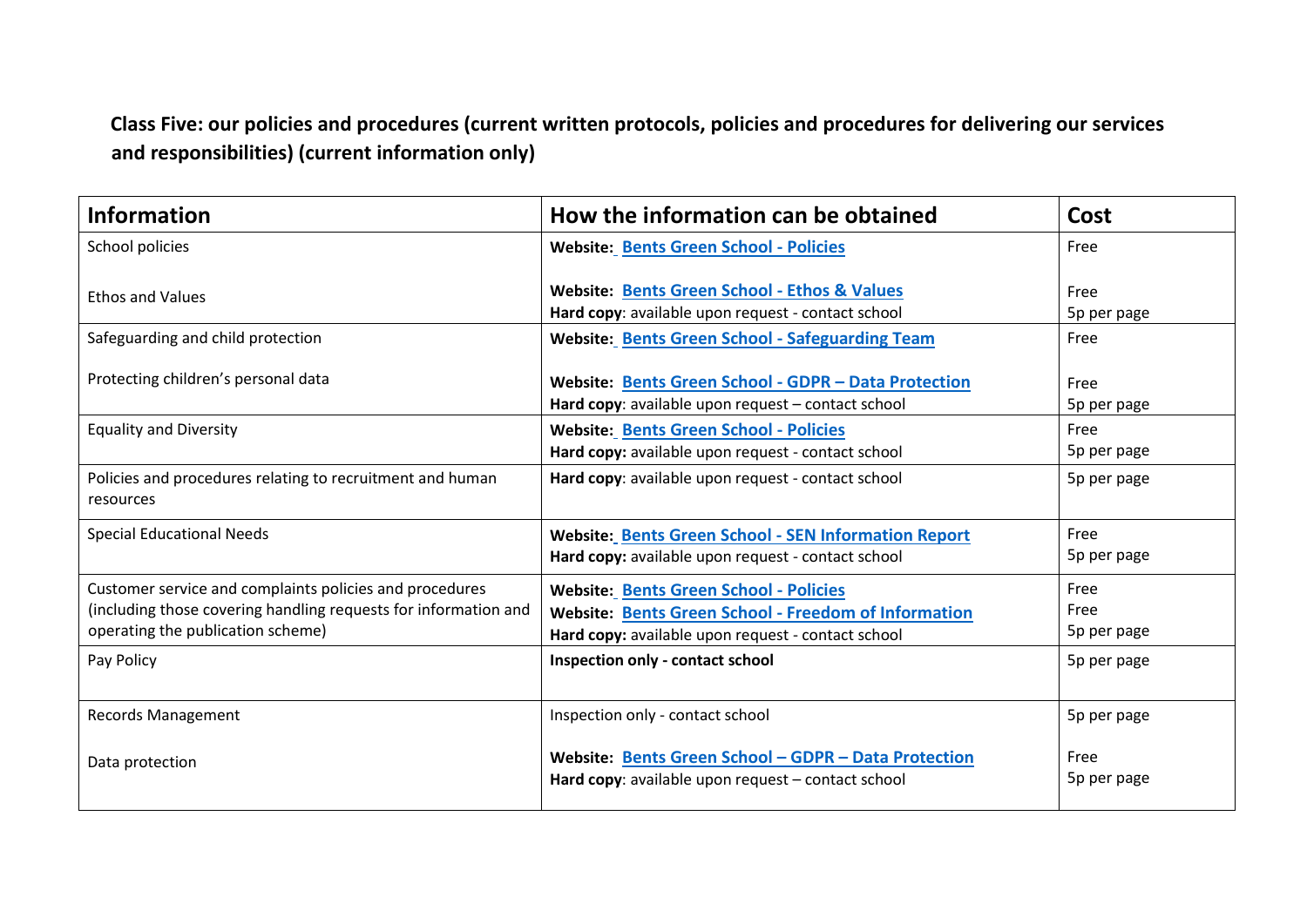**Class Six: lists and registers (currently maintained lists and registers only; this does not include the attendance register)**

| <b>Information</b>                                                                                     | How the information can be obtained                                                                     | Cost                |
|--------------------------------------------------------------------------------------------------------|---------------------------------------------------------------------------------------------------------|---------------------|
| Curriculum circulars and statutory<br>instruments                                                      | Website: Bents Green School - Curriculum Overview<br>Hard copy: available upon request - contact school | Free<br>5p per page |
| Details of the locations of any overt CCTV<br>surveillance cameras operated by us or on<br>our behalf  | Inspection only - contact school                                                                        | Free                |
| Disclosure logs                                                                                        | Inspection only - contact school                                                                        | Free                |
| Asset register                                                                                         | Inspection only - contact school                                                                        | Free                |
| Any information the school is currently<br>legally required to hold in publicly available<br>registers | Inspection only - contact school                                                                        | Free                |

**Class Seven: the services we offer (information about the services we offer, including leaflets, guidance and newsletters produced for the public and businesses) (current information only)** 

| <b>Information</b>                                                                      | How the information can be obtained                                                             | Cost                |
|-----------------------------------------------------------------------------------------|-------------------------------------------------------------------------------------------------|---------------------|
| Extra-curricular activities                                                             | Not applicable                                                                                  |                     |
| Out of school clubs                                                                     | Not applicable                                                                                  |                     |
| Services for which the school is entitled to<br>recover a fee, together with those fees | Website: Bents Green School - Policies<br>Hard copy: available upon request - contact school    | Free<br>5p per page |
| Request for paper copies of information                                                 | Hard copy: available upon request - contact school                                              | 5p per page         |
| School publications, leaflets, books and<br>newsletters                                 | <b>Website: Bents Green School - Home</b><br>Hard copy: available upon request - contact school | Free<br>5p per page |